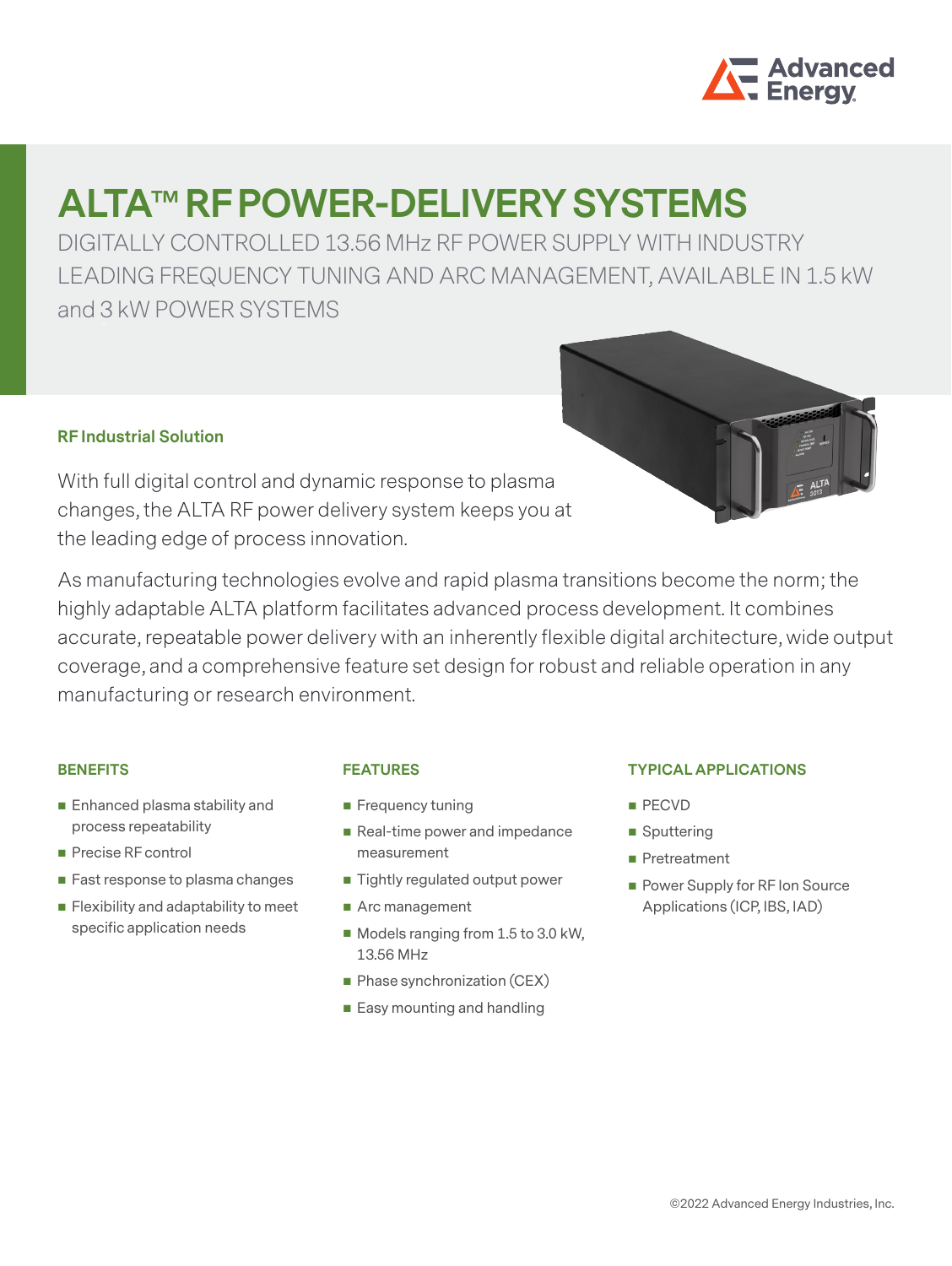### **ALTA™ 1.5 kW and 3 kW RF POWER-DELIVERY SYSTEMS**

#### **Digital Architecture**

The ALTA platform's digital architecture allows extremely precise process measurement and control, as well as the adaptability to keep pace with increasing manufacturing demands. Advanced functions are easily integrated without the lead times and integration issues associated with products requiring hardware changes.

#### **Arc Management**



- Protect your process with fast, effective arc management technology.
- Reduce particle contamination, feature distortion, and equipment damage.
- Rapid output power shutdown extinguishes arc events to prevent process interruptions.
- Arc suppression can be synchronized for multiple generators, maximizing effectiveness of arc control.



#### **Above, reflected power is minimized ~150 µsec after plasma power set point change.**

- Reduce tune time for faster ignition and plasma stability.
- $\blacksquare$  Prevent excessive shift in impedance.
- Matching network adaptable.
- Settable tune thresholds and intelligent retuning technology.
- **Fast tuning and repeatable power delivery during** short process steps.

### **Frequency Tuning Advanced Power Impedance Measurement**

ALTA RF power supplies measure plasma characteristics in real time and detect changes with extreme sensitivity. This enables high-accuracy power output and repeatable performance.



**ALTA Power and Impedance Measurement Rivals the Accuracy of a Network Analyzer.**

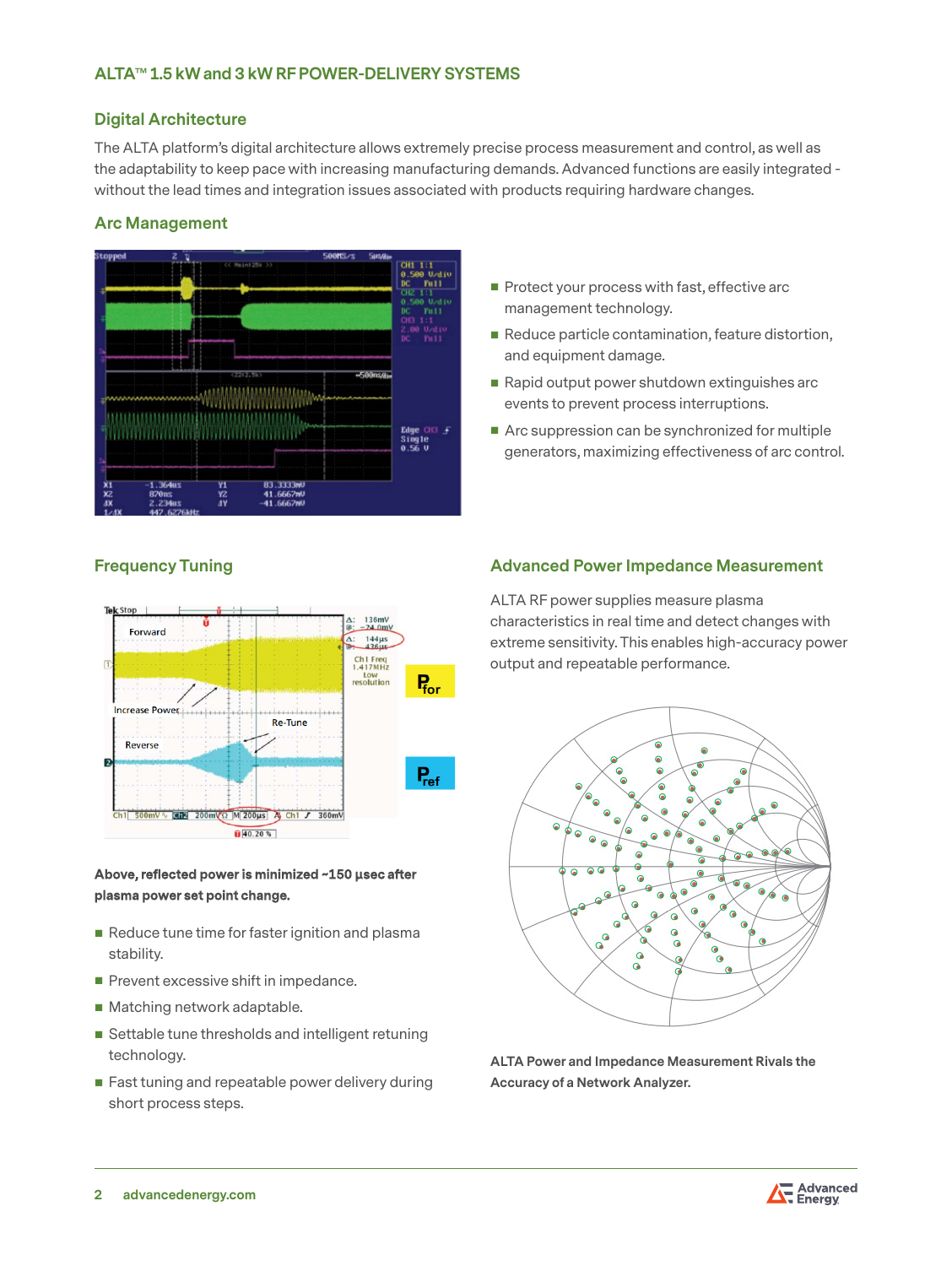## **Basic Specifications**

| <b>General Specifications</b>     |                                                                                                                                 |
|-----------------------------------|---------------------------------------------------------------------------------------------------------------------------------|
| <b>RF</b> Power                   | $1.5$ kW                                                                                                                        |
|                                   | $3.0$ kW                                                                                                                        |
| Frequency                         | 13.56 MHz                                                                                                                       |
| <b>Typical Tune Time</b>          | $< 10$ ms                                                                                                                       |
| Power Accuracy into<br>$50\Omega$ | $\pm 1$ W or $\pm 1\%$ of set point, whichever is greater.<br>Into 3:1 VSWR: ±1 W or ±2% of set point, whichever is<br>greater. |
| Available Serial<br>Interfaces    | RS-232, Ethernet, DeviceNet <sup>®</sup> , Profibus, Profinet,<br>EtherCAT <sup>®</sup>                                         |
| Input Voltage                     | 400 - 480 VAC, 60 Hz                                                                                                            |
| Cooling                           | Air & Water                                                                                                                     |



Unit: [mm] inch

### **Dimensions**







# **Rear Utilities and Connections**